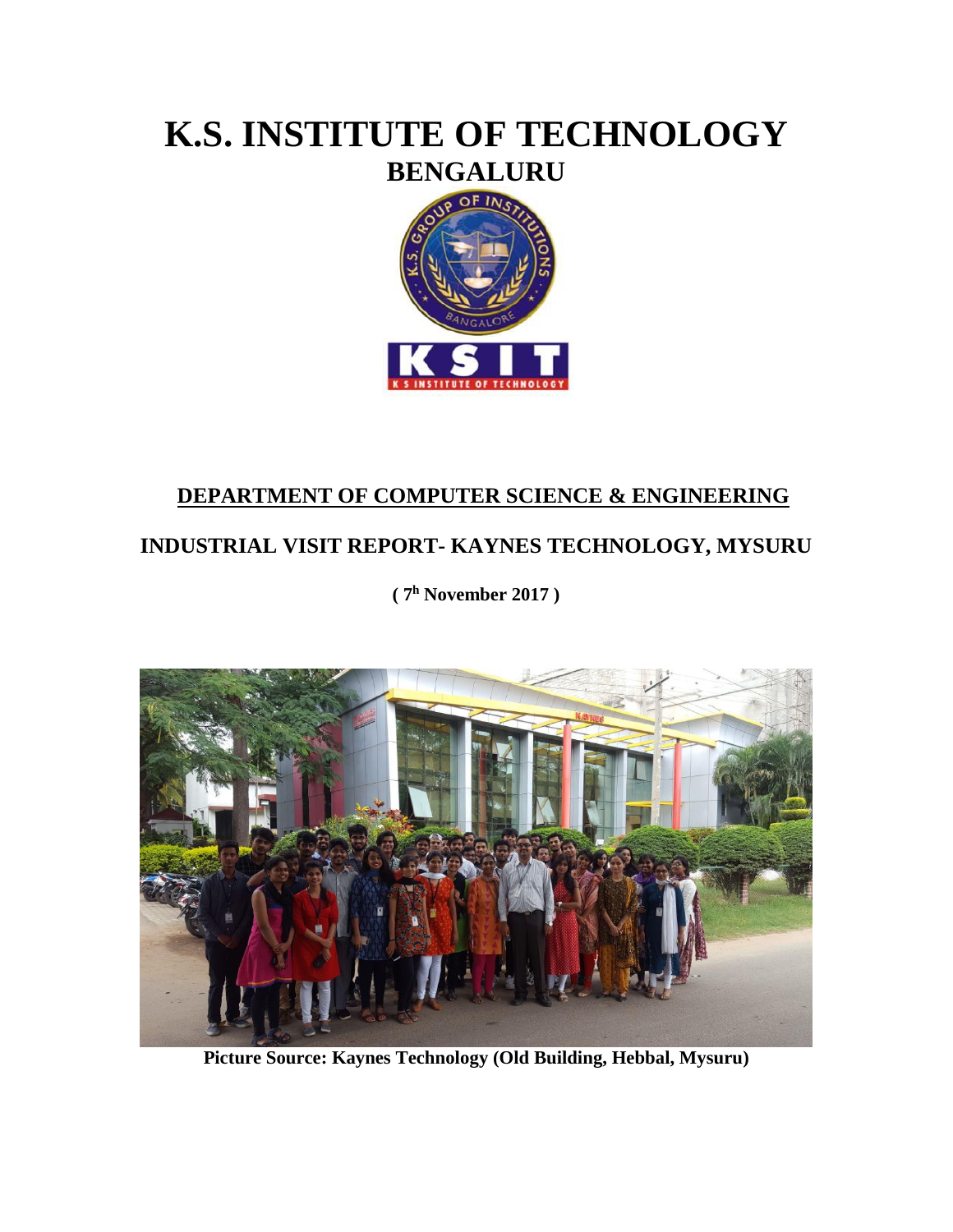The total of 38 students (38) of Department of Computer Science & Engineering, K.S.I.T had made a visit to **Kaynes Technology Pvt. Ltd, Mysore** on **5 th November, 2017.**



**Picture Source: Planet Earth Aquarium Visit, Mysuru**

The visit was organized with the prior permission and guidance of our Principal, Dr**. T V GOVINDARAJU** and HOD of CSE Department **Dr. REKHA B.VENKATAPUR** and also with the help of **Dr. RANJANA JAIN,** TPO and Industrial Visit Chief Coordinator the visit was a grand success.

A total of 38 students accompanied by **Mr. Aditya Pai H and Mrs. Swathi K,** teaching faculties of Computer Science & Engineering joined to this industrial visit.

#### **The details of journey are as follows:**

 $\triangleright$  The visit began at 6:45 am where all the students boarded the bus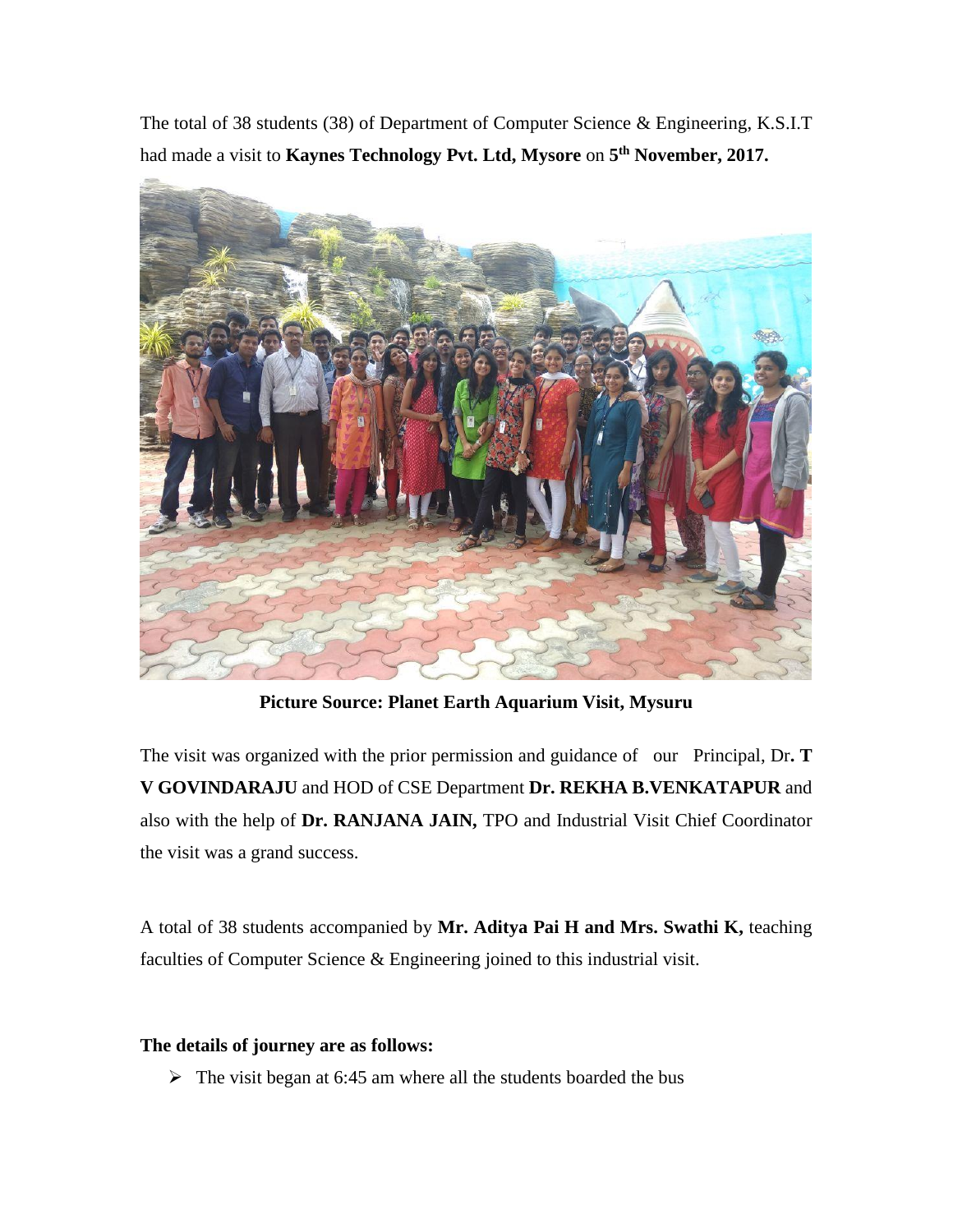- Then after healthy breakfast we reached Mysore at 12:00 pm.
- We made an entry to Planet Earth Aquarium kms from Kaynes Technology Pvt. Ltd at 12:15 pm. This was as interesting part of the visit where they showcased 130 varieties of fishes and also pets.
- $\triangleright$  Later around 1:15 we were taken to Kaynes Technology Factory and there they showcased about process of preparing motherboard and also how they apply Quality Management Technique to maintain the quality of the motherboard.
- $\triangleright$  At around 2:00 pm the Factory Visit was completed in two batches.
- Followed by Lunch in open space near K.R.S Dam around 2:30 pm.
- $\triangleright$  We left Mysore around 3:30 pm and after brief snacks at 6:30 pm reached Bengaluru at around 8:15 pm.



**Picture Source: Planet Earth Aquarium Visit, Mysuru**